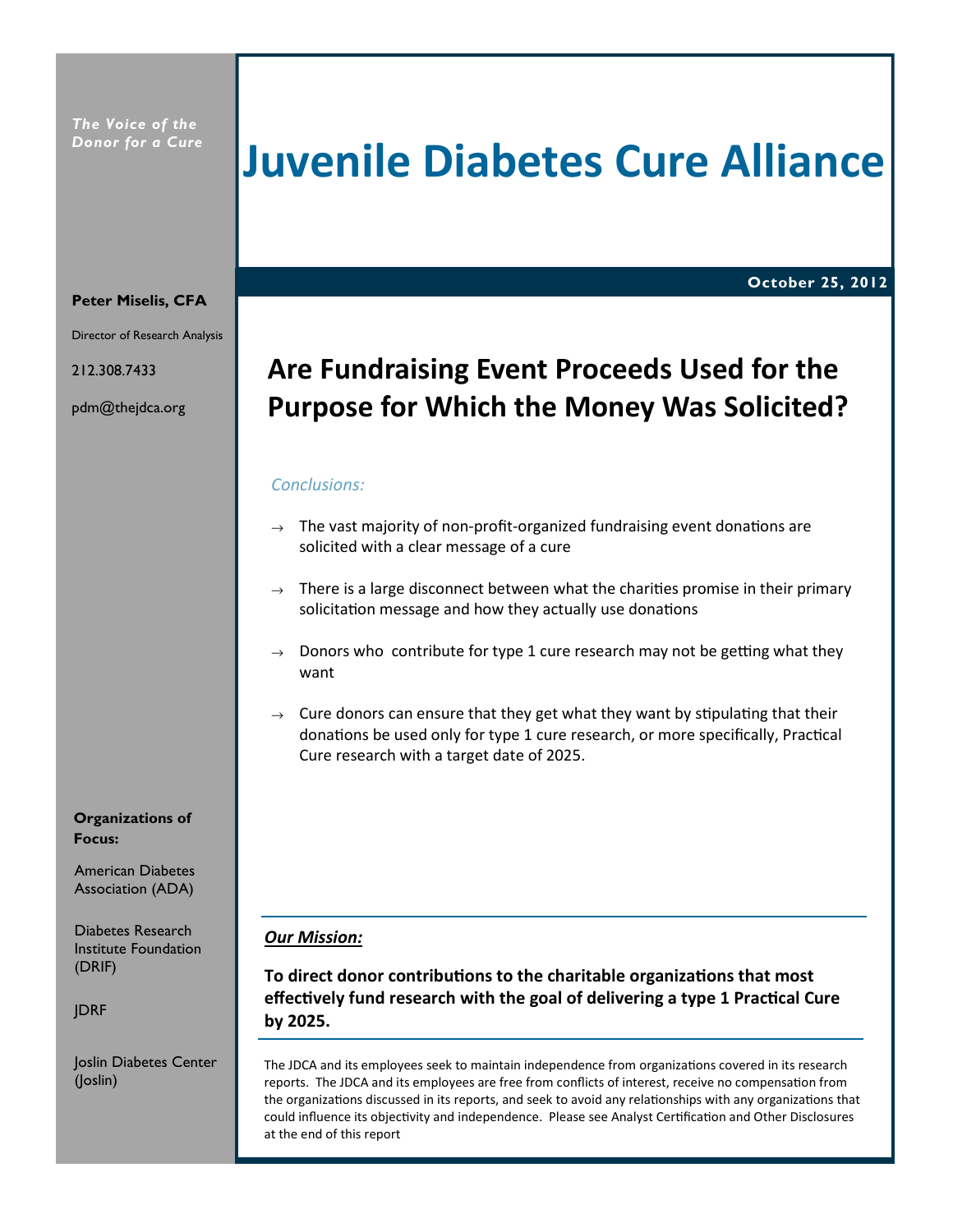### Are Fundraising Event Proceeds Used For The Purpose For Which The Money Was Solicited?

This is the time of year when the major type 1 diabetes charities and foundations host some of their biggest fundraising events. These popular fundraisers include walks and galas, as well as cycling, golf, and other events. Some have attained widespread name recognition, like "Walk To Cure Diabetes," "Ride to Cure Diabetes," and "Tour de Cure." As these event titles indicate, there has been a proliferation of fundraisers in recent years that solicit donations based on the message of a cure.

This report is an update of our August 2011 "Donor Messaging" report in which we analyzed the cure message that the non-profits use to solicit contributions at fundraising events. The JDCA reviewed over 400 fundraising events that the four non-profits organized in the United States in 2012. Our analysis excludes the hundreds of generally smaller events that are organized and developed by third parties who are not affiliated with the charities. Although third-partyorganized events are important to the total fundraising effort, we exclude them from our analysis because the charity does not originate the third party's solicitation message.

The 400+ fundraisers that we examined represent the majority of the total number of non-profit-organized events and include the largest campaigns such as walks, galas, and cycling and golf events. Therefore, the data reflects the full complement of charity-organized fundraisers, in our view. We analyzed the marketing messages of these 400+ events to derive the percentage of donations that each organization will solicit with a cure message at fundraising events in 2012. We then applied this calculation to reported 2011 fundraising event revenues to project the amount of money that the non-profits will generate from cure messaging at fundraising events in 2012. Table A depicts our findings.

|--|

|              | <b>JDCA Estimated Percentage of 2012</b> |                                           | Projected 2012                       |
|--------------|------------------------------------------|-------------------------------------------|--------------------------------------|
|              | <b>Fundraising Event Donations</b>       | <b>Actual Total 2011</b>                  | <b>Fundraising Event Donations</b>   |
|              | Solicited With a Cure Message            | <b>Fundraising Event Donations (\$MM)</b> | Solicited With a Cure Message (\$MM) |
| <b>ADA</b>   | 89%                                      | 49                                        | 44                                   |
| <b>DRIF</b>  | 53%                                      | 4                                         |                                      |
| <b>JDRF</b>  | 95%                                      | 128                                       | 122                                  |
| Joslin       | 50%                                      |                                           |                                      |
| <b>Total</b> | 92%                                      | 183                                       | 168                                  |

Source: Charity and Foundation data; JDCA research. Total figure in last column does not equal sum of the four components due to rounding.

### Table A Summary Observations:

- $\rightarrow$  The overwhelming percentage of donations to charity-organized fundraising events in 2012 will be solicited using the promise of a cure.
- $\rightarrow$  Our analysis concludes that 92% of 2012 total fundraising event donations will be generated using a cure message. This percentage is virtually unchanged from a year ago.
- Of the four organizations, JDRF and the ADA most heavily rely on the cure message. Their cure messaging results in the highest dollar level of giving to fundraising events.

Management has an obligation to donors to use their contributions in a manner consistent with the solicitation message. Since the cure message is the central theme in the vast majority of type 1 fundraising events, donors would logically expect that the majority of their donations be allocated to type 1 cure research, but this is not the case. Chart A compares the primary message used in fundraising events with how the funds are actually used.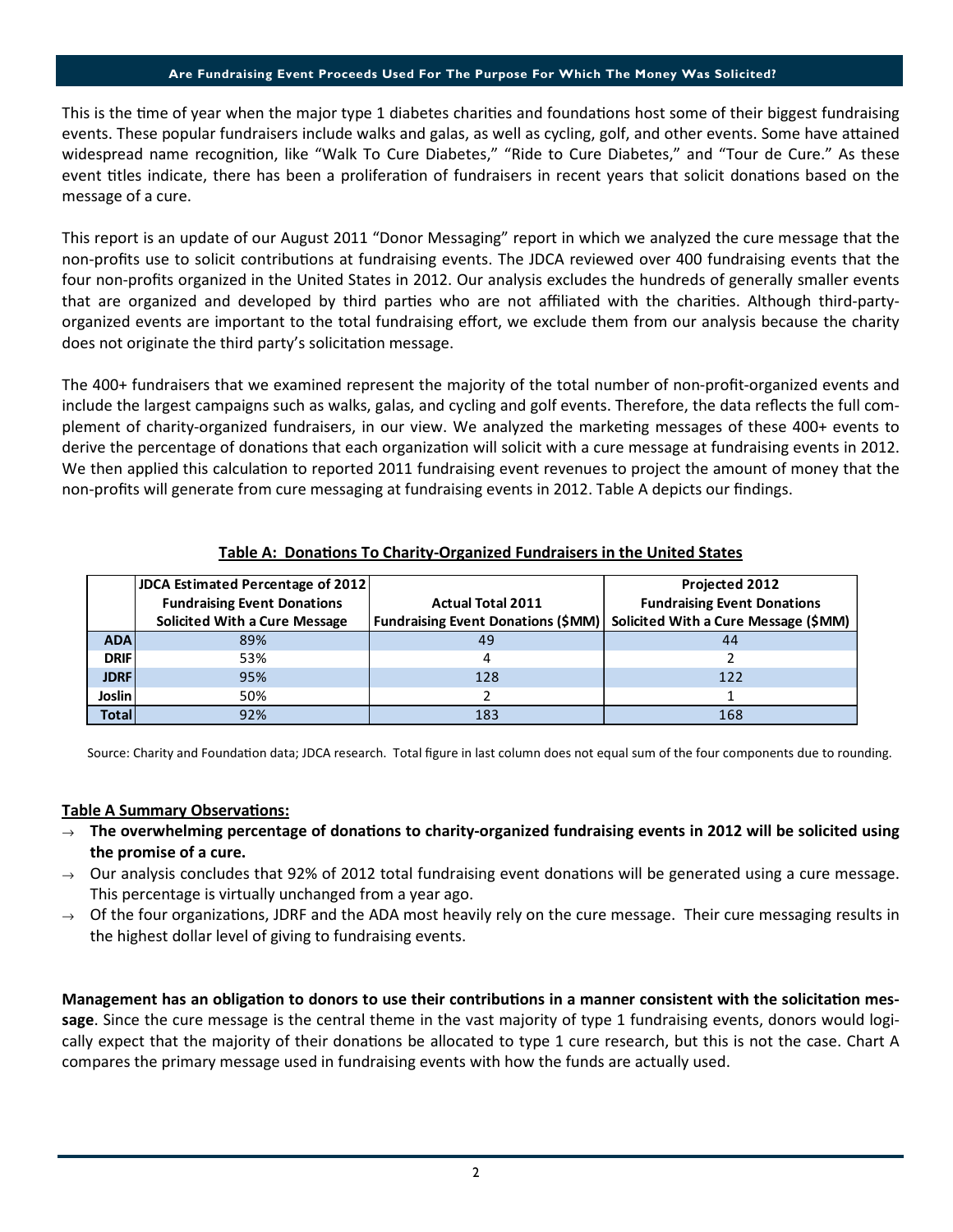

Chart A: Fundraising Promise vs. Actual Use

Source: Charity and Foundation data; JDCA research

### **Chart A Summary Observations:**

- $\rightarrow$  There is a strong disconnect between how donations are solicited through fundraising events and how they are actually used.
- $\rightarrow$  92% of charity-organized fundraising event donations to the four organizations combined this year will be solicited using a cure message, according to our analysis. However, type 1 cure research grants represented a far lower 21% of total donor contributions in 2011.
- $\rightarrow$  The red bars depicting type 1 cure research grants as a percentage of total donor contributions reflect the nonprofits' allocations to their self-defined cure research, which includes prevention and idealized cure research. If the red bars instead measured Practical Cure research spending as a percent of total donor contributions, the percentages shown would be either far lower or zero.
- $\rightarrow$  Allocations to type 1 cure research grants as a percentage of donor contributions vary considerably by organization due to differences in their missions and priorities. The ADA directs the smallest percentage (4%) of total donor contributions to type 1 cure research while the DRIF directs the highest (70%).
- $\rightarrow$  The DRIF has not disclosed how it defines cure research. Therefore, although the 70% figure appears high, it may include projects that donors would not consider to be cure work.
- Unlike the other three organizations, only a small portion of Joslin's total revenues derive from donor contributions. Therefore, the 44% figure indicated by the red bar differs significantly from the percentage of total revenues allocated to type 1 cure research.
- If the allocation of donor contributions was consistent with the primary solicitation message in fundraising events, the result would be a much more robust type 1 cure research program.

It is likely that many contributors to fundraising events are not getting what they expect from the charities. The charities solicit donations to fundraising events with the cure theme, but only direct a minority of event proceeds to type 1 cure research grants. Furthermore, the vast majority of the type 1 cure research that the non-profits fund is idealized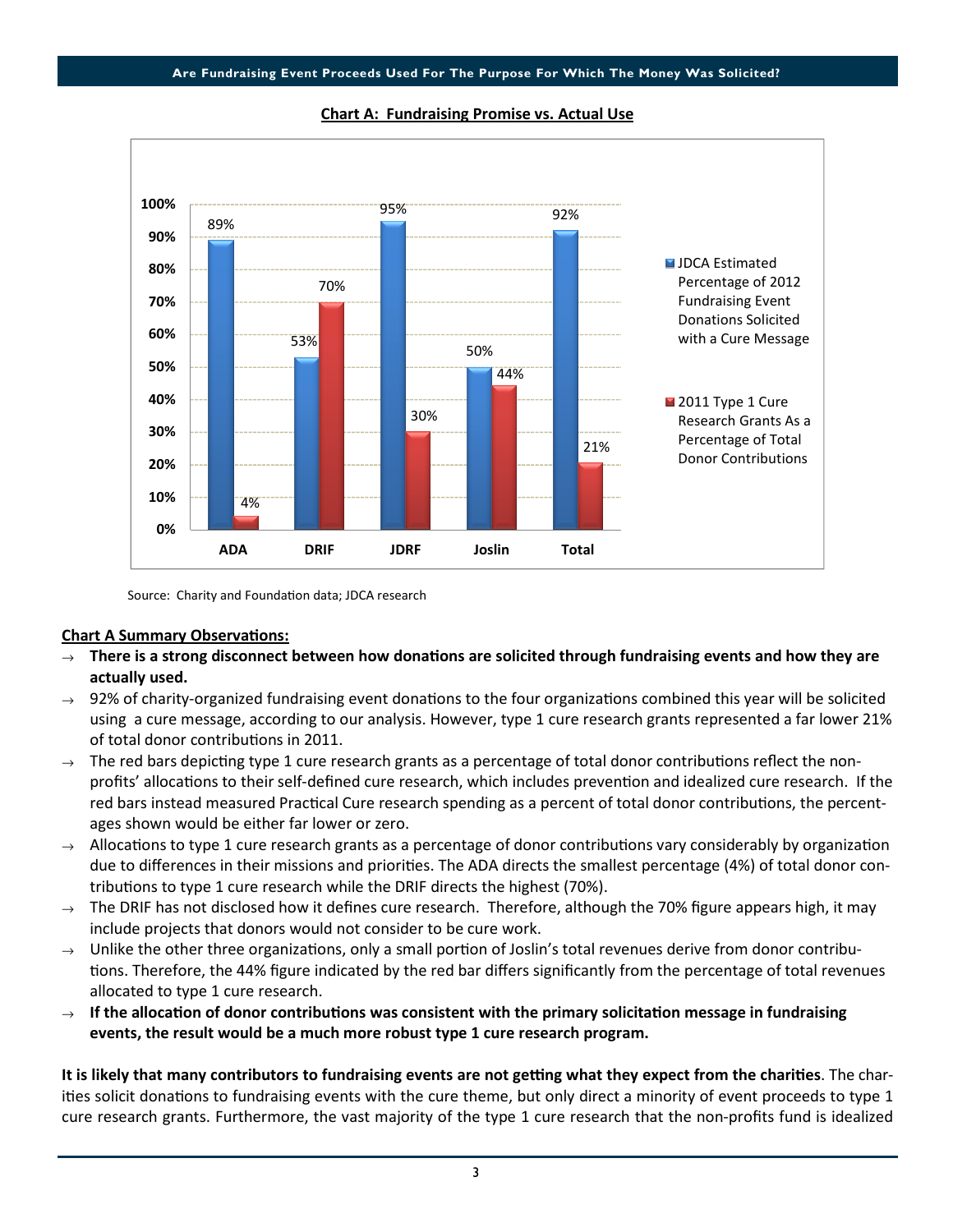### Are Fundraising Event Proceeds Used For The Purpose For Which The Money Was Solicited?

cure research or prevention research, which we believe is very unlikely to deliver a cure to people living with type 1 in our lifetime.

Practical Cure research with the potential to deliver a cure for people who are now living with type 1 by 2025 is not being prioritized by the non-profits and receives extremely little, if any, funding. The four non-profits combined direct only three cents of every type 1 cure research dollar to Practical Cure research, according to JDCA analysis. (For the JDCA's definition of a Practical Cure please see Appendix A on page 5.)

Donors can alleviate this mismatch between the fundraising message and the use of their donations. Donors who wish to fund research that targets a cure for established type 1 diabetics can ensure they get what they want by specifying how their donations are used. For example, if donors wish to fund type 1 cure research, they can require the charity to utilize their donation only for this purpose. More specifically, donors who wish to fund research that targets a Practical Cure for type 1 by 2025 can attach a JDCA stipulation letter to their donation which obligates the charity to use the donation only for Practical Cure research. A link to the JDCA's stipulation letter can be found at: http://www.thejdca.org/wp-content/uploads/2012/10/Donor-Action-Letter.pdf

### Summary and Conclusion

The non-profits rely on the message of a cure to solicit donations to their many fundraising events. Although the main solicitation theme is a cure, the four major non-profits direct only a small portion of their combined total donor contributions to type 1 cure research grants. Moreover, a significant majority of the type 1 cure research that the non-profits fund is idealized or prevention research, and none of the funded research targets a specific cure deadline. Only three cents of every type 1 cure research dollar funds projects with the potential to deliver a Practical Cure by 2025, according to our analysis.

The disconnect between the fundraising event message and the application of donor contributions implies that most donors are getting something other than what they have been led to expect. Donors who wish to support research with the potential to deliver a Practical Cure by 2025, a timeframe that most donors would consider meaningful, can increase the chances of success by stipulating that their donation be used specifically to fund Practical Cure research.